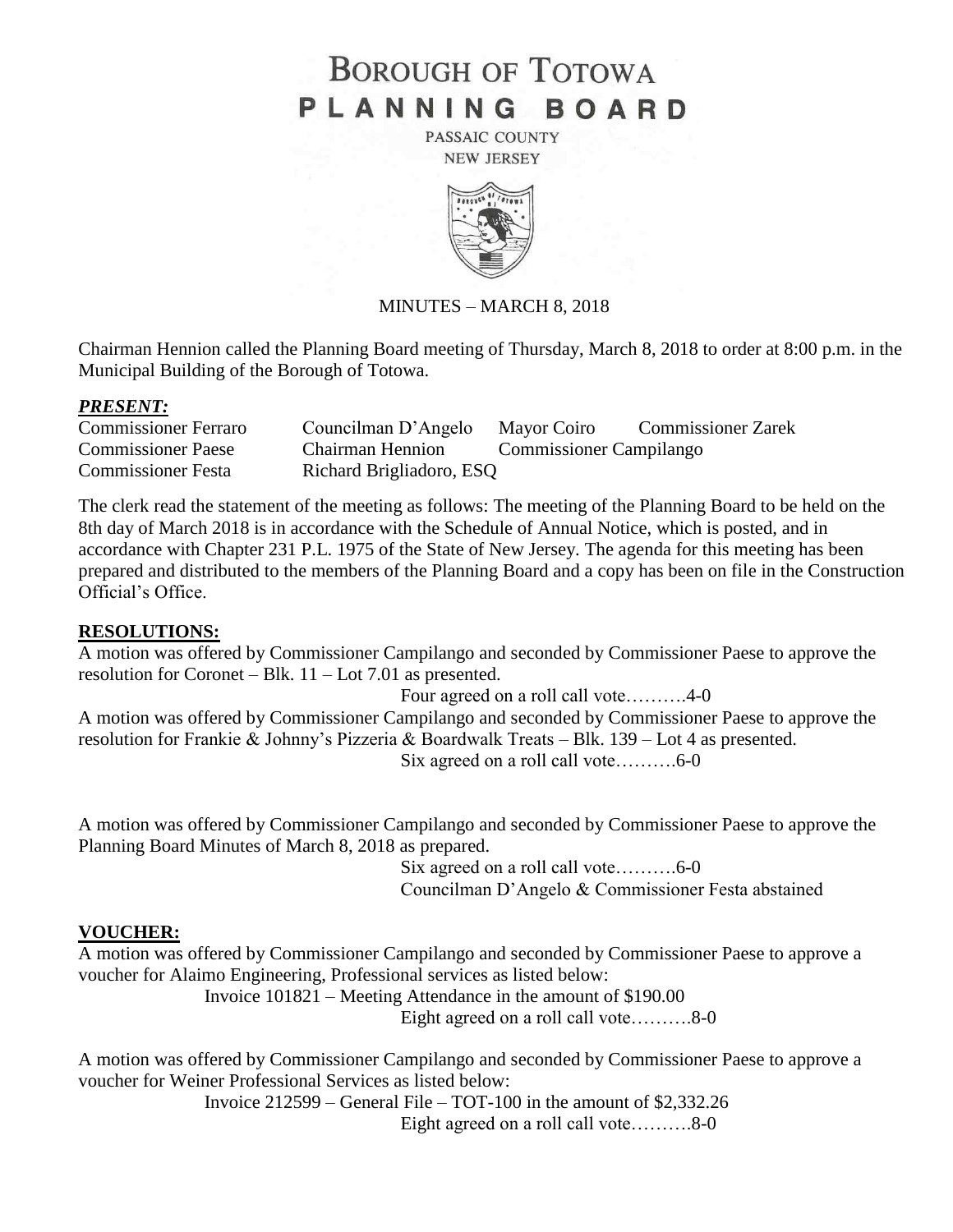## *ITEM #1*

#### **MASTER PLAN REEXAMINATION & MASTER PLAN AMENDMENT**

The Planning Board will consider the 2018 Master Plan Reexamination Report and Master Plan Amendment of the Borough of Totowa prepared by Maser Consulting P.A., if adopted, shall be an amendment to the Borough of Totowa Master Plan.

Planning Board Attorney, Rich Brigliadoro gave an overview of the progression which resulted in the Master Plan re-examination and proposed amendment. Items discussed with Planning Board Members included: Overlay Ordinance (Forman Mill & Beaumont Place), adding Afforadable Housing on Union Blvd. where possible w/certain requirements, Hickory Hill zoning clarification, Municipal prohibition regarding medical marijuana and the portion of Shepherds Lane rezoned.

After the discussion, a motion was offered by Commissioner Campilango and seconded by Commissioner Paese to open the public portion of the meeting.

NO PUBLIC TO BE HEARD

Eight agreed on a roll call vote……….8-0

After the discussion, a motion was offered by Commissioner Campilango and seconded by Commissioner Paese to close the public portion of the meeting.

Eight agreed on a roll call vote……….8-0

The Planning Board determines that the policy, goals and objectives contained in the 2018 Re-Examination Report prepared by Darlene A. Green, P.P., A.I.C.P. of Maser Consulting, P.A. accurately reflects the policies of the Planning Board based upon the current land use patterns as well as land use challenges which presently exist within the municipality. The Planning Board further finds that the 2018 Master Plan Re-Examination contains policy recommendations which best reflect the Planning Board's goal of smart growth and sustainable development.

1. The Board finds that the proposed Multifamily Residential Overlay District for the Forman Mills and Bomont Place properties and the conditionally permitted inclusionary development for affordable housing in the B-2 Local Business District will create new housing opportunities within the Borough. Future developments within these areas have the ability to provide affordable housing in keeping with the request of the Court-appointed Special Master. The aforementioned zoning changes will advance the Borough's goal of selective infill development (Goal No. 3) and provide an appropriate location for Totowa's fair share affordable housing (Goal No. 4). These recommended changes also have the ability to encourage redevelopment of older commercial properties (Goal No. 5) and promote the redevelopment of the B-2 District along the Union Boulevard corridor in conformance with the pattern of development that is on-going (Goal No. 7).

2. The Hickory Hill development emanated from a builder's remedy lawsuit against the Borough of Totowa in 1998. That affordable housing litigation was thereafter settled. When the Borough updated its zoning map in 2015 the development was identified as the AHCD Affordable Housing Contribution District. The municipality's zoning ordinance was never amended to create zoning parameters reflecting the settlement agreement. The zoning standards reflect the setbacks and other bulk requirements established on the filed map. Thus, it is important to rectify the omission and amend Chapter 415 to include the AHCD and the permitted uses and associated bulk standards.

3. The Planning Board accepts the recommendations in the 2018 Master Plan Re-Examination Report that concerns for public safety and the general welfare are important considerations for the residents of the Borough of Totowa and, as such, it is recommended that the Borough prohibit the cultivation, manufacturing, testing and sales of marijuana as well as all land uses that sell or manufacture related paraphernalia.